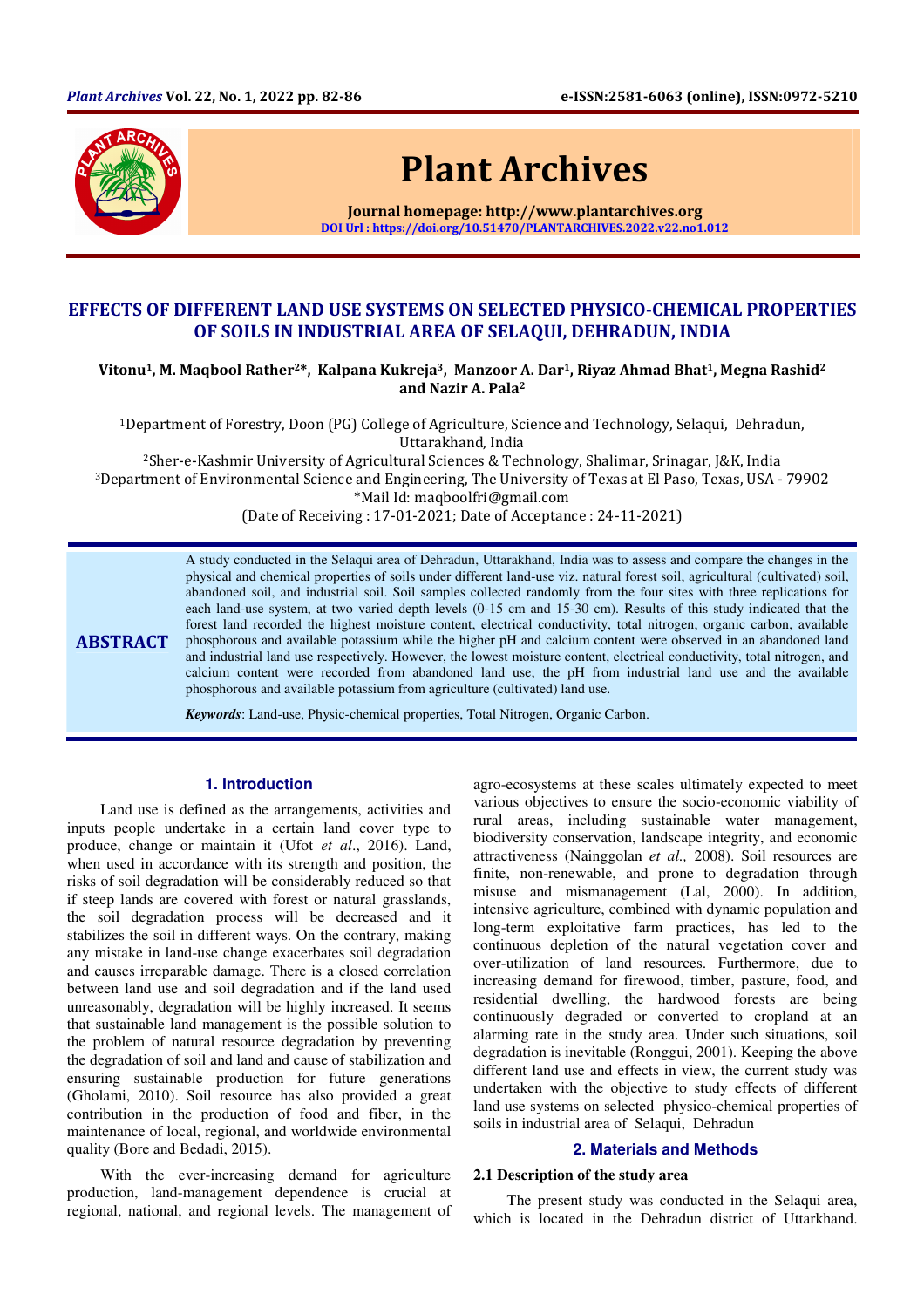Selaqui is situated at about 25 km approx. distance from the main city of Dehradun. Geographically, the location of Selaqui is 30° 22' 41.08'' N, 77°50' 08.89''E and situated at an altitude of 682.584 meters (2240 ft) above sea level. The climate of the area is humid subtropical. It varies greatly from tropical to severe cold depending upon the altitude of the area. The soils are mainly developed on the deep alluvial deposits with the parent material derived from the Doon alluvium.

## **2.2 Sampling and Soil Analysis**

The composite soil samples were collected randomly from four sites with three replications under different land use *i.e.* Natural forest soil, Agricultural (cultivated) soil, Abandoned soil, and Industrial soil and were brought to Central Soil and Water Conservation Research Training and Institute (CSWCRTI) laboratory for further analysis. From the samples collected from each site, the representative two composite soil samples from each site were used based on the specific depth of 0-15 cm and 15-30 cm. Soil samples were air-dried, graded, sieved, and stored in polythene bags until further physical and chemical analysis. During the collection of soil samples, gravel materials, dead plants, old manures, areas near trees and compost pits were excluded. This is to minimize the differences variation, which may arise because of the dilution of soil OM due to mixing through cultivation and other factors. The analysis was carried out using the following methods: available Nitrogen (kg/ha) (Alkaline KMnO4 method - Subbiah and Asija, 1956), Available Phosphorus (kg P /ha) (Olsen's method - Olsen *et al.,* 1954), Available Potassium (kg K /ha) (Flame emission spectrophotometry method (Jackson 1973), Organic Carbon (%) (Walkley and Black method 1934 and Jackson, 1967); pH (1:2) (Glass electrode ph meter - Jackson, 1967) and EC  $(dS \, m^{-1})$  (Electrical Conductivity Meter - Bower and Wilcox, 1965. The percentage of soil colloids (sand, silt, and clay) were calculated using International Pipette Method (Kilmer and Alexander, 1949), and Soil texture was observed using Bouyocos hydrometer Method (Black, 1965).

### **2.3 Statistical Analysis**

Data recorded from the study were subjected to analysis of variance technique using Complete Randomized Block Design for laboratory (Panse and Sukhatme, 1967). Significance of treatment means was tested by F-test and the critical difference at 5 percent as well as 1 percent level of significance to know if there was a significant difference between two treatment means.

## **3. Results and Discussion**

#### **3.1 Physico-chemical characteristics of soil**

## **3.1.1 Moisture percent**

Moisture content percent was found significantly higher (11.69 % and 12.66 %) in forest land at both 0-15 cm and 15- 30 cm depths respectively than all other land use. While, the lowest (3.64 % and 4.04 %) moisture was observed under abandoned land which was non-significant than the rest of the land uses (Table 3.1.1). Similar results were also obtained by Selassie and Ayanna (2013) and Ayoubi *et al.,* (2011) who found out that forest land (natural forest) soil has more moisture content than agriculture (cultivated) land (agriculture) soils.

**Table 3.1.1:** Soil moisture content (%) under different land use.

| <b>Land Use</b>               | <b>Depths</b> |            |  |
|-------------------------------|---------------|------------|--|
|                               | $0-15$ cm     | $15-30$ cm |  |
| Agriculture (cultivated) land | 9.51          | 8.89       |  |
| Industrial land               | 8.48          | 10.53      |  |
| <b>Forest Land</b>            | 11.69         | 12.66      |  |
| Abandoned land                | 3.64          |            |  |

## **3.1.2 pH**

The pH of abandoned land was significantly higher (7.10 and 6.57) at both the depths *i.e.* 0-15 cm and 15-30 cm from the rest of the land uses but was statistically at par with agriculture (cultivated) land for 15-30 cm. Whereas, the smallest (5.50 and 5.31) pH was observed under industrial land which was significantly lower than all other land uses except forest land for 0-15 cm (Table 3.1.2). Similar results were obtained by Lichaikul *et. al.,* (2004) who found forest soils more acidic as compared to agricultural soils. The same result was also observed by Ayoubi *et al.,* (2011) who found forest land (natural forest) soils more acidic than agriculture (cultivated) land (agricultural) soils. Similarly, Selassie and Ayanna (2013) also reported the same result who found forest land (natural forest) soils more acidic than agriculture (cultivated) land (agriculture) soils. Negassa and Gebrekidan (2004) also reported similar results who found that agriculture (cultivated) land (agricultural) soils more acidic than abandoned land (abandoned) soils.

**Table 3.1.2:** pH of different land use at different depths.

| <b>Land Use</b>               | <b>Depths</b> |          |  |
|-------------------------------|---------------|----------|--|
|                               | $0-15$ cm     | 15-30 cm |  |
| Agriculture (cultivated) land | 6.50          | 6.47     |  |
| Industrial land               | 5.50          | 5.31     |  |
| <b>Forest Land</b>            | 5.60          | 5.60     |  |
| Abandoned land                | 7.10          |          |  |

## **3.1.3 Electrical Conductivity**

The electrical conductivity of forest land was recorded significantly maximum (0.144 and 0.172) than other treatments at both depths, 0-15 cm and 15-30 cm respectively. While minimum EC was found in abandoned land (0.068) and industrial land (0.058) at depths 0-15 cm and 15-30 cm respectively; this was statistically lower than the rest of the land uses (Table 3.1.3). Similar results were reported by Kizilkaya and Dengiz (2010) who found out that forest land (natural forest) has more electrical conductivity as compared to agriculture (cultivated) land (agricultural) soils. Ayoubi *et al.* (2011) also obtained similar results natural forest has more electrical conductivity than agriculture (cultivated) land (agricultural) soils. Gholami (2013) also observed similar results where the electrical conductivity of agriculture (cultivated) land (agricultural) soils was more as compared to abandoned land (abandoned) soils.

**Table 3.1.3:** Electrical conductivity  $(dS \text{ m}^{-1})$  of different land use at different depths.

| <b>Land Use</b>               | <b>Depths</b> |          |  |
|-------------------------------|---------------|----------|--|
|                               | $0-15$ cm     | 15-30 cm |  |
| Agriculture (cultivated) land | 0.123         | 0.081    |  |
| Industrial land               | 0.075         | 0.058    |  |
| Forest Land                   | 0.144         | 0.172    |  |
| Abandoned land                | ) በ68         | 0.079    |  |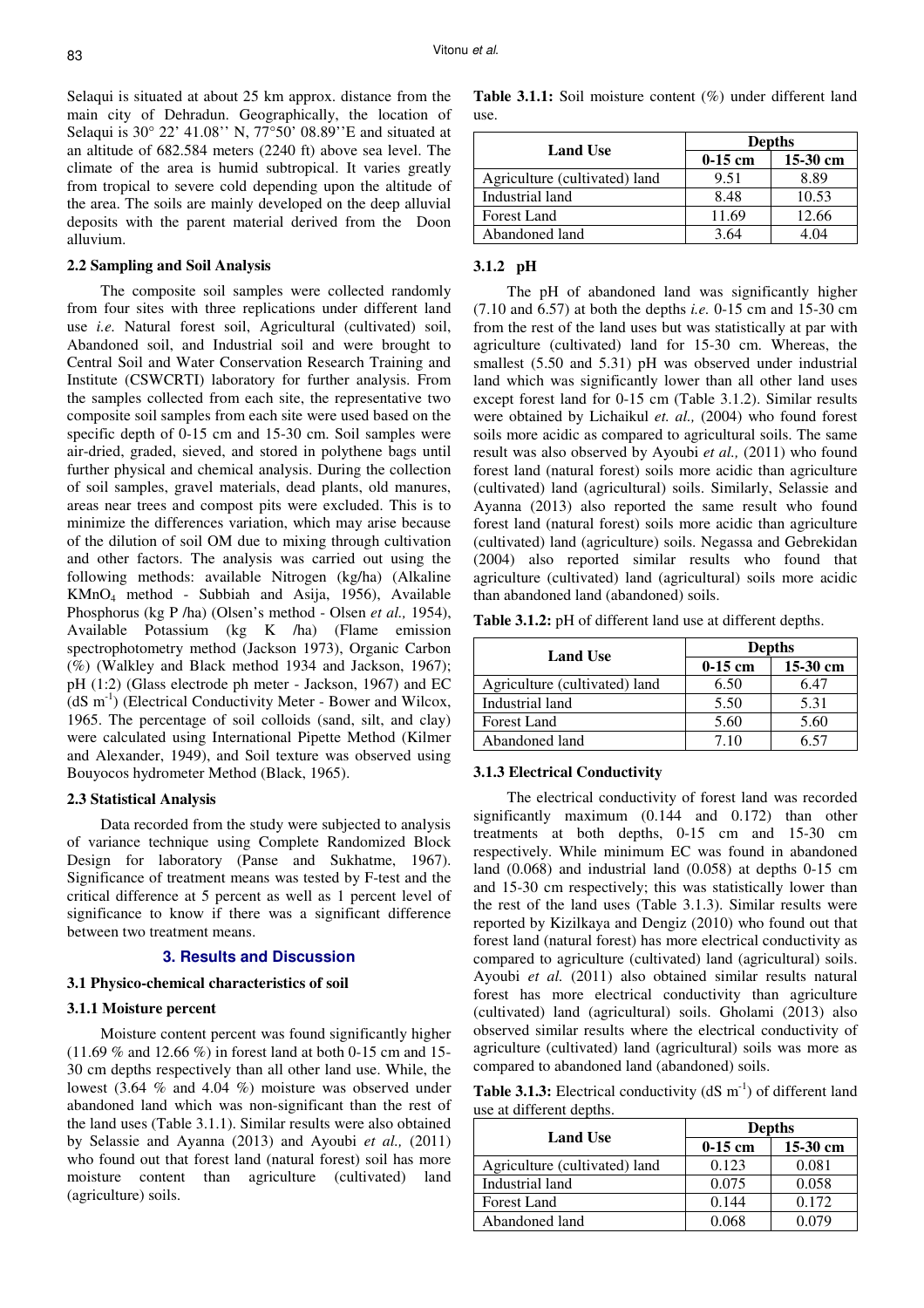## **3.1.4 Organic Carbon percent**

The organic carbon percent of forest land was obtained highest (1.037 % and 0.551 %) in both *i.e.* 0-15 cm and 15- 30 cm depths respectively which were significantly higher than agriculture (cultivated) land, industrial land, and abandoned land. However, statistically, the lowest organic carbon percent was obtained under industrial land (0.059 %) at 0-15 cm depth and abandoned land  $(0.237 \%)$  at 15-30 cm depth (Table 3.1.4). Similar results were obtained by Abera and Belachew (2011) who found that forest soil has more percent of organic carbon than agriculture (cultivated) land (agriculture) soils. Also, Selassie and Ayanna (2013) found similar results of more percent of organic carbon in forest Land (natural forest) than agriculture (cultivated) land (agriculture) soils. Kara and Bolat (2008) also obtained similar results who found that Forest Land (forest) soils have more percent of organic carbon than agriculture (cultivated) land (agriculture) soils. Negassa and Gebrekidan (2000) found that agriculture (cultivated) land (agriculture) soils have more organic carbon percent than abandoned land (abandoned) soils.

| <b>Land Use</b>               | <b>Depths</b> |            |  |
|-------------------------------|---------------|------------|--|
|                               | $0-15$ cm     | $15-30$ cm |  |
| Agriculture (cultivated) land | 0.860         | 0.404      |  |
| Industrial land               | 0.059         | 0.287      |  |
| Forest Land                   | 1.037         | 0.551      |  |
| Abandoned land                | 0 309         | 0 235      |  |

**Table 3.1.4:** Organic carbon (%) under different land use.

## **3.1.5 Total Nitrogen**

The total nitrogen percent was observed highest in industrial land  $(0.102\%)$  at 0-15 cm depth and in agriculture (cultivated) land  $(0.062 \%)$  at 15-30 cm depth which was significantly higher than other treatments. Whereas, the lowest total nitrogen percent was recorded under abandoned land at both the depths i.e. 0-15 cm and 15-30 cm respectively (Table 3.1.5). Forest land (forest) soil was found to have more total nitrogen than agriculture (cultivated) land (agricultural) soil. Similar results were obtained by Abera and Belachew (2011); Ayoubi *et al.* (2011), and Kara and Bolat (2008). Negassa and Gebrekidan (2000) found that agriculture (cultivated) land (cultivated) soils have more total nitrogen percent than abandoned land (abandoned) soil.

**Table 3.1.5:** Nitrogen (%) under different land use.

| <b>Land Use</b>               | <b>Depths</b> |       |  |
|-------------------------------|---------------|-------|--|
|                               | DI            | ÐН    |  |
| Agriculture (cultivated) land | 0.085         | 0.049 |  |
| Industrial land               | 0.102         | 0.050 |  |
| <b>Forest Land</b>            | 0.090         | 0.062 |  |
| Abandoned land                | 0.062         | 0.046 |  |

### **3.1.6 Available phosphorus**

The available phosphorus of forest land was recorded statistically highest (10.00 and 14.00 ppm) at both 0-15 cm and 15-30 cm depths respectively. Similarly, the lowest (5.57 and 4.5 ppm) available phosphorus was observed under agriculture (cultivated) land at both 0-15 cm and 15-30 cm depths (Table 3.1.6). Similar results were obtained by Selassie and Ayanna (2013) who found that forest land

(forest) soils have more available phosphorus than agriculture (cultivated) land (agriculture) soils. Kizilkaya and Dengiz (2010) also found that forest land (natural forest) soils have more available phosphorus than agriculture (cultivated) land (agriculture) soils. Similar results were also obtained by Oguike and Mbagwu (2009) who found that available phosphorus of industrial land (natural forest) soils are more than agriculture (cultivated) land (agriculture) soils.

**Table 3.1.6:** Phosphorus content (ppm) under different land use.

|                               | <b>Depths</b> |            |  |
|-------------------------------|---------------|------------|--|
| <b>Land Use</b>               | $0-15$ cm     | $15-30$ cm |  |
| Agriculture (cultivated) land | 5.57          | 4.5        |  |
| Industrial land               | 7.75          | 60         |  |
| Forest Land                   | 10.00         | 14.0       |  |
| Abandoned land                | 6 25          |            |  |

## **3.1.6 Available Potassium**

The available potassium of Forest Land was found highest (171.50 and 183.47 ppm) with a significant difference from other land uses at both 0-15 cm and 15-30 cm depths respectively. However, statistically the lowest (47.00 and 40.30 ppm) available potassium was observed under agriculture (cultivated) land at both 0-15 cm and 15-30 cm depths respectively (Table 3.1.7). Similar results were obtained by Negassa and Gebrekidan (2000) who found out those Forest Land (abandoned) soils have more available phosphorus than agriculture (cultivated) land (agriculture) soils. Oguike and Mbagwu (2009) also obtained similar results who found that Forest Land (natural forest) soils have more available potassium than agriculture (cultivated) land (agriculture) soils.

**Table 3.1.7:** Potassium (ppm) content under different land use.

|                               | <b>Depths</b> |            |  |
|-------------------------------|---------------|------------|--|
| <b>Land Use</b>               | $0-15$ cm     | $15-30$ cm |  |
| Agriculture (cultivated) land | 47.00         | 40.30      |  |
| Industrial land               | 85.47         | 59.50      |  |
| <b>Forest Land</b>            | 171.50        | 183.47     |  |
| Abandoned land                |               | 68.30      |  |

## **3.1.7 Calcium content**

At Depth 0-15 cm, the calcium content (0.060 mg) of industrial land was significantly higher than agriculture (cultivated) land and abandoned land and was at par with forest land Whereas, the lowest (0.038 mg) calcium content was found at abandoned land. Likewise, the calcium content (0.057 mg) of industrial land was found statistically higher at depth 15-30 cm than the rest of the treatments. While both agriculture (cultivated) land and abandoned land recovered low (0.040 mg) calcium content which was significantly lower than agriculture (cultivated) land and was at par with Forest Land (Table 3.1.8). Similar results were obtained by Negassa and Gebrekidan (2000) who found out that agriculture (cultivated) land (agriculture) soils have more calcium than abandoned land (abandoned) soils.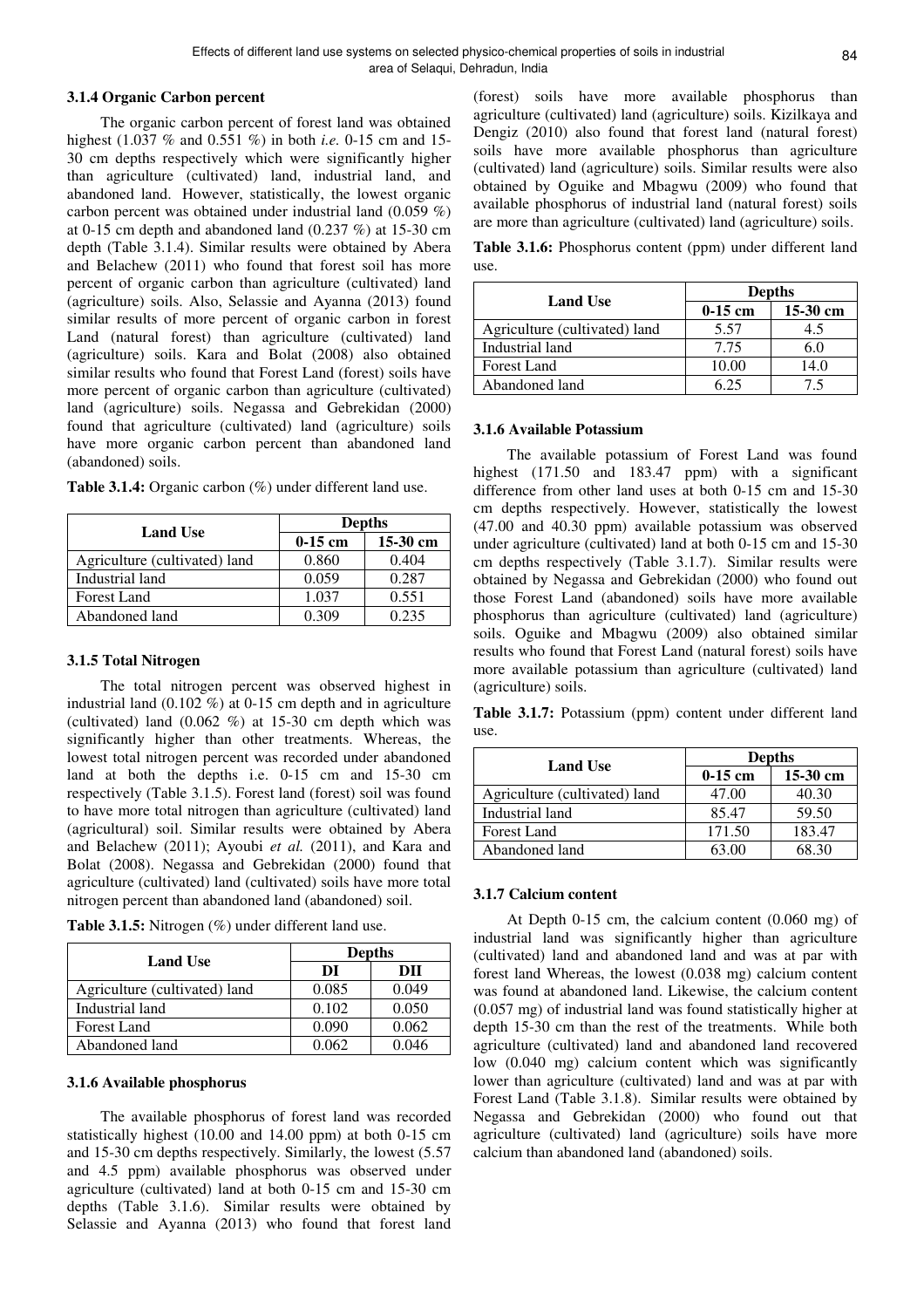| <b>Land Use</b>               | <b>Depths</b> |            |  |
|-------------------------------|---------------|------------|--|
|                               | $0-15$ cm     | $15-30$ cm |  |
| Agriculture (cultivated) land | 0.048         | 0.040      |  |
| Industrial land               | 0.060         | 0.057      |  |
| Forest Land                   | 0.054         | 0.046      |  |
| Abandoned land                | 0.038         | 0.040      |  |

**Table 3.1.8:** Calcium content (mg) of different land use at different depths.

## **3.1 Mechanical characteristics**

The relative proportions of sand, silt, and clay in the soil under different land use are given in table 3.2 below. The silt percentage was found to be higher in the soil of the study area at all the land use. The sand percentage was found to be the highest in agriculture (cultivated) land at depth 0-15 cm (14%) and at par with forest land at depth 15-30 cm (13.61%). While the sand percentage of industrial land was found to be significantly low at both depths 0-15 cm and 15- 30 cm (2.33% and 2.1%). The silt percentage of industrial land was found to be highest at both depths 0-15 cm and 15- 30 cm (40.85% and 52%) respectively and the lowest was observed in forest land at depths 0-15 cm (20.8%). Similarly, the clay percentage of industrial land was also found to be highest at both the depths 0-15 cm and 15-30 cm (47.91 and 36.05%) and the lowest was found in agriculture (cultivated) land and forest land at depth 0-15 cm and 15-30 cm (10% and 10.41%). Generally, the clay content was higher in the subsurface layer of cultivated land as compared to the adjacent industrial, forest and abandoned lands. The reason might be due to the preferential removal of clay particles and its downward movement into the subsurface soil layer through the process of clay migration. Similarly, Chemada *et al.* (2017) stated that the clay content of cultivated land was increased from the surface to subsurface soil layer due to the long period of cultivation.

**Table 3.2:** Mechanical characteristics of the soils at different land use and depths.

| <b>Land use</b>    | Depth     | Sand $(\%) $ Silt $(\%) $ Clay $(\%) $ |       |       |
|--------------------|-----------|----------------------------------------|-------|-------|
| Agriculture        | $0-15$ cm | 14                                     | 26    | 10    |
| (cultivated) land  | 15-30 cm  | 13.23                                  | 29.25 | 19.50 |
| Industrial land    | $0-15$ cm | 2.33                                   | 40.85 | 47.91 |
|                    | 15-30 cm  | 2.1                                    | 52    | 36.05 |
| <b>Forest Land</b> | $0-15$ cm | 10.2                                   | 20.8  | 14.1  |
|                    | 15-30 cm  | 13.61                                  | 34.04 | 10.41 |
| Abandoned land     | $0-15$ cm | 10.24                                  | 24.31 | 17.1  |
|                    | 15-30 cm  | 9.13                                   | 26.68 | 15.03 |

### **References**

- Abera, Y. and Bilachew, T. (2011). "Effects of land use on soil organic carbon and nitrogen in soils of Bale, Southern Ethiopian". *Tropical and Subtropical Agroecosystems,* 14: 229 – 235.
- Ayoubi, S.; Khormali, F.; Sahrawat, K.L. and Rodrigues de Lima, A.C. (2011). "Assessing Impacts of Land Use Change on Soil Quality Indicators in a Loessial Soil in Golestan Province, Iran". *Journal of Agricultural Science and Technology,* 13: 727-742.
- Bore, G. and Bedadi, B. (2015). "Impacts of land use types on selected soil physico-chemical properties of Loma Woreda, Dawuro Zone, Southern Ethiopia". *Science, Technology and Arts Research Journal* 4(4): 40-48.
- Bower, C.A. and Wilcox, L.V. (1965). "Soluble salts" In: Methods of Soils Analysis. 2, C. A. Black (ed.), *American Society of Agronomy*, Madison, Wisconsin, U.S.A. pp 933–940.
- Chemada, M.; Kibret, K. and Fite, T. (2017). "Influence of different land use types and soil depths on selected soil properties related to soil fertility in Warandhab Area, Horo Guduru Wallaga Zone, Oromiya, Ethiopia". *International Journal of Environmental Sciences and Natural Resources* 4(2): 555634.
- Gholami, A. (2010). "The Study of Change of Land Use and its Effects on Soil Mineralogy Chemo-Physical Characteristics. (A case study: Aghche Area-Faraidan)". The Ph.D. on Pedology. Azad University Science & Investigation- Khuzestan Branch, P. 186.
- Ghomali, A. (2013). "Land use changes and its effects on some soil quality indexes in Iran". *International Journal of Agriculture: Research and Review.* 3 (2): 228-233.
- Jackson, M. L. (1973). "Soil chemical analysis", Oxford IBH publishing house, Bombay, pp.38.
- Kara, O. and Bolat, I. (2008). "The Effect of Different Land Uses on Soil Microbial Biomass Carbon and Nitrogen in Bartn Province". *Turk Journal of Agriculture Forest*  32, 281-288.
- Kilmer, V.J. and Alexander, L.T. (1949). "Methods of making mechanical analyses of soils. *Soil Scence* 68: 15-24.
- Black, C.A. (1965). "Methods of soil analysis". Madison, Wis: American Society of Agronomy.
- Kizilkaya, R. and Dengiz, O. (2010). "Variation of land use and land cover effects on some physico– chemical characteristics and soil enzyme activity". *Zymbirbsyte Agriculture*, 97: 15-24.
- Lal, R. (2000). "Soil management in the developing countries". *Soil Science,* 165(1): 57-72.
- Lichaikul, N.; Chidthaisong, A.; Havey N.M. and Wachrinrat, C.  $(2006)$ . "Carbon Stock and Net CO<sub>2</sub> Emission in Tropical Upland Soilsunder Different Land Use". *Kasetsart Journal (Nat. Science)* 40: 382 - 394.
- Negassa, W. and Gebrekidan, H. (2004). "Impact of different land use systems on soil quality of western Ethiopian Alfisols" (pp. 1–7). A paper presented on International Research on Food Security, Natural Resource Management and Rural Poverty Reduction through Research for Development and Transformation in Tropentag, Berlin.
- Oguike, P.C. and Mbagwu, J.S.C. (2009). "Variations in Some Physical Properties and Organic Matter Content of Soils of Coastal Plain Sand under Different Land Use Types". *World Journal of Agricultural Sciences,* 5(1): 63-69.
- Olsen, S.R.; Cole, C.V.; Watanabe, F.S. and Dean, L.A. (1954). "Estimation of available phosphorus in soils by extraction with NaHCO<sub>3</sub>, USDA Cir.939. U.S. Washington. Jackson M L 1967 Soil Chemical Analysis. Prentice-Hall of Indian Pvt. Ltd., New Delhi, pp.498.
- Panse, V.G. and Sukhatme, P.V. (1967). "Statistical Methods for Agricultural Workers"*.* Indian Council of Agricultural Research, New Delhi.
- Ronggui, W. (2001). Effect of land use on soil fertility and phosphorus dynamics in sub-alpine grassland soil of